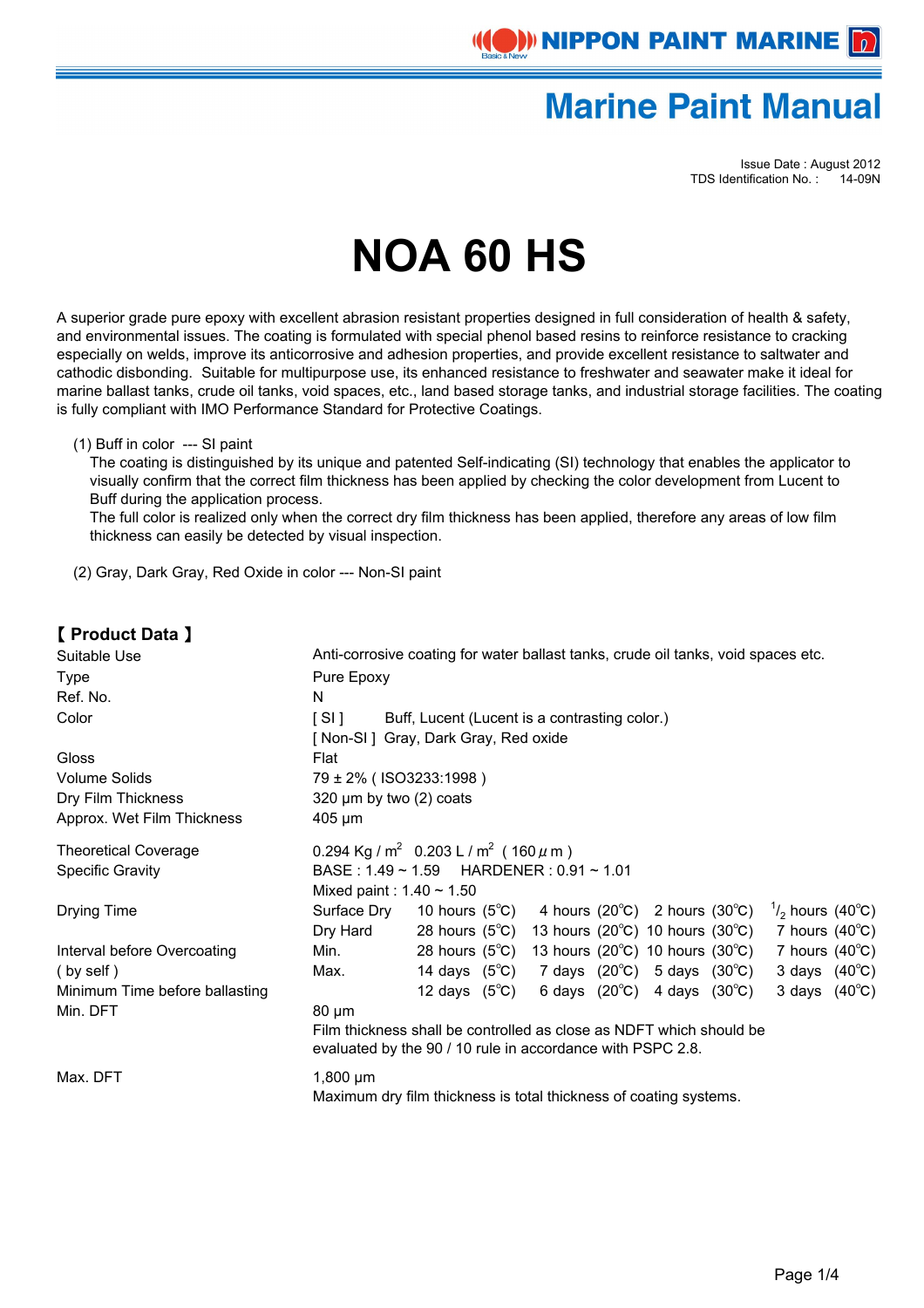

#### **NOA60HS**

#### **IMO Resolution MSC.215(82) compliant ballast tank coating**

Issue Date : August 2012 TDS Identification No. : 14-09N

### 【 **Surface Preparation** 】

| <b>Steel Preparation</b>        | Use in accordance with our standard painting manual. Where necessary, remove weld spatter,<br>smooth weld seams and remove sharp edges by rounding to a minimum radius of 2mm or<br>subjecting to three pass grinding technique or at least equivalent process. |
|---------------------------------|-----------------------------------------------------------------------------------------------------------------------------------------------------------------------------------------------------------------------------------------------------------------|
| Surface Cleaning                | All surfaces to be coated should be clean, dry and free from contamination.<br>High pressure fresh water wash or fresh water wash, as appropriate, and remove all oil / grease,<br>soluble contaminants and other foreign matters.                              |
|                                 | Water soluble salts limit equivalent to NaCl: $\leq$ 50 mg / m2 of sodium chloride.                                                                                                                                                                             |
|                                 | Dust quantity rating "1" for dust size class "3","4" or "5". Lower dust size classes to be removed if<br>visible on the surface to be coated without magnification. (ISO8502-3:1993)                                                                            |
| <b>Shop Primers</b>             | Approved shop primers, compatible with NOA60HS, must be applied in accordance with PSPC<br>MSC 215 (82) to a minimum standard of Sa 2 1/2 (ISO8501-1 :2007) and over blasting profile of<br>30 - 75 µm (ISO8503-1/2:1988)                                       |
|                                 | The shop primer which has passed a prequalification test shall be cleaned by sweep blasting,<br>high-pressure water washing or equivalent method.                                                                                                               |
|                                 | Welding part, corroded and damaged area to the shop primer must be cleaned by abrasive<br>blasting to Sa 2 1/2 (ISO8501-1:2007)                                                                                                                                 |
|                                 | Non approved shop primers must be cleaned by abrasive blasting to Sa 2 (ISO8501-1 :2007)<br>and at least 70% of the intact shop primer should be removed.                                                                                                       |
|                                 | Welding part, corroded and damaged area to the shop primer must be cleaned by abrasive<br>blasting to Sa 2 1/2 (ISO8501-1:2007)                                                                                                                                 |
|                                 | The surface profile on any areas where abrasive blasting has been carried out must be in the<br>range of 30 - 75 µm (ISO8503-1/2:1988)                                                                                                                          |
| Repair coating &<br>touching-up | When exceeding the specified overcoating intervals, surface to be overcoated, should be<br>roughened with power-tool before application.                                                                                                                        |
| <b>After Erection</b>           | Erection joint welds and adjacent areas must be abrasive blasted to Sa 2 1/2 (ISO8501-1 :2007)<br>or power tool cleaned to St 3 (ISO8501-1 :2007).                                                                                                              |
|                                 | Small damages, up to 2% of total area, may be prepared with power tool to St 3 (ISO8501-1 :<br>2007).                                                                                                                                                           |
|                                 | Damages over 25sqm or over 2% of the total tank surface area must be abrasive blasted to Sa 2<br>1/2 (ISO8501-1:2007).                                                                                                                                          |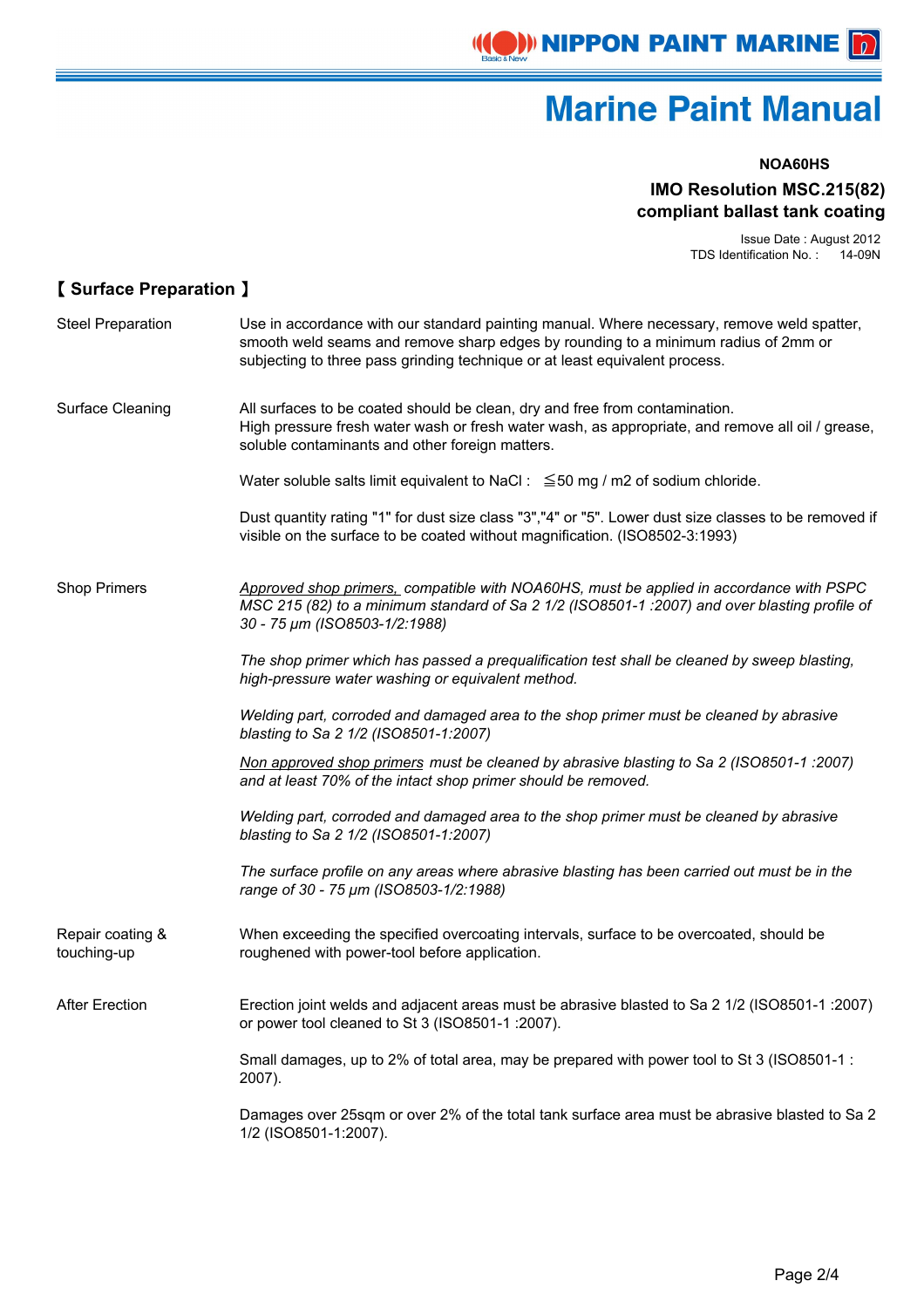#### **NOA60HS**

#### **IMO Resolution MSC.215(82) compliant ballast tank coating**

Issue Date : August 2012 TDS Identification No. : 14-09N

| <b>[Application ]</b>        |                                                                                                                                                                                                                                                                                                                                                    |  |  |  |  |  |
|------------------------------|----------------------------------------------------------------------------------------------------------------------------------------------------------------------------------------------------------------------------------------------------------------------------------------------------------------------------------------------------|--|--|--|--|--|
| Mixing                       | Material is supplied in two components as a unit. Mix a complete unit in the proportions supplied.<br>Once the units has been mixed it must be used within the specified pot life.                                                                                                                                                                 |  |  |  |  |  |
|                              | (1) Agitate BASE with a power agitator.<br>(2) Combine HARDENER with BASE and stir thoroughly with power agitator.                                                                                                                                                                                                                                 |  |  |  |  |  |
| Thinner                      | NIPPON MARINE THINNER 600<br>Max. allowable addition: 10% by weight.                                                                                                                                                                                                                                                                               |  |  |  |  |  |
| <b>Application Method</b>    | Airless Spray<br>Tip range<br>$: 0.53 \sim 0.79$ mm<br>(ex. GRACO 521 - 531, 621 - 631)<br>Fan angle<br>: $45^{\circ} \approx 55^{\circ}$<br>$30^\circ \sim 35^\circ$<br>(For T/U )<br>Output pressure : $150 \sim 250$ Kg / cm <sup>2</sup><br>Brush / Roller For touching up small areas and stripe-coating                                      |  |  |  |  |  |
|                              |                                                                                                                                                                                                                                                                                                                                                    |  |  |  |  |  |
| Mixing Ratio by Weight       | BASE 90 / HARDENER 10                                                                                                                                                                                                                                                                                                                              |  |  |  |  |  |
| Pot Life After Mixing        | 4 hours (20°C) 3 hours (30°C) $1^{1/2}$ hours (40 °C)<br>8 hours $(5^{\circ}C)$                                                                                                                                                                                                                                                                    |  |  |  |  |  |
|                              | Since pot life is shortened at high temperature (2 hours at 35°C), avoid mixing excessive amounts<br>at one time under such conditions.                                                                                                                                                                                                            |  |  |  |  |  |
| <b>Application Procedure</b> | NOA60HS may be applied as a one coat or two coat system due to its unique formulation that<br>eliminates the danger of solvent retention in the coating film normally associated with one coat<br>systems applied at high film thickness. A one-coat system is recomm                                                                              |  |  |  |  |  |
| <b>Stripe Coating</b>        | Due to the high volume solids of the product, stripe coating to the full specified film thickness<br>may be easily achieved in two applications. However, the correct technique as outlined below<br>must be used:                                                                                                                                 |  |  |  |  |  |
|                              | 1. The roller or brush should be fully charged with paint for each application.<br>A roller shall be used for scallops, rat-holes etc., but not for edges and welds.                                                                                                                                                                               |  |  |  |  |  |
|                              | 2. Light pressure on the tool will deposit more paint to the area - repeated heavy movements will<br>tend to spread the paint more thinly and also aerate the paint - this should be avoided.                                                                                                                                                      |  |  |  |  |  |
|                              | 3. In the case of rough 'return welds' in scallops, the fully charged tool should be pulled into the<br>weld and a 'side to side' motion employed to ensure that the cavities are fully coated.                                                                                                                                                    |  |  |  |  |  |
|                              | 4. Generally, stripe coating should only be necessary in areas that are difficult to coat by spray<br>such as rough up-hand welds, return welds, free edges, scallops, drain holes, air holes,<br>behind angles, stiffeners and brackets, etc.                                                                                                     |  |  |  |  |  |
|                              | Although NOA60HS exhibits very good flexibility properties over other epoxy products it is<br>'good painting practice' not to over-apply coatings on welds that will be subject to stress.<br>Stripe coating should also be avoided in areas where multiple passes by spray may be<br>applied, such as corners or welds on right-angled structure. |  |  |  |  |  |